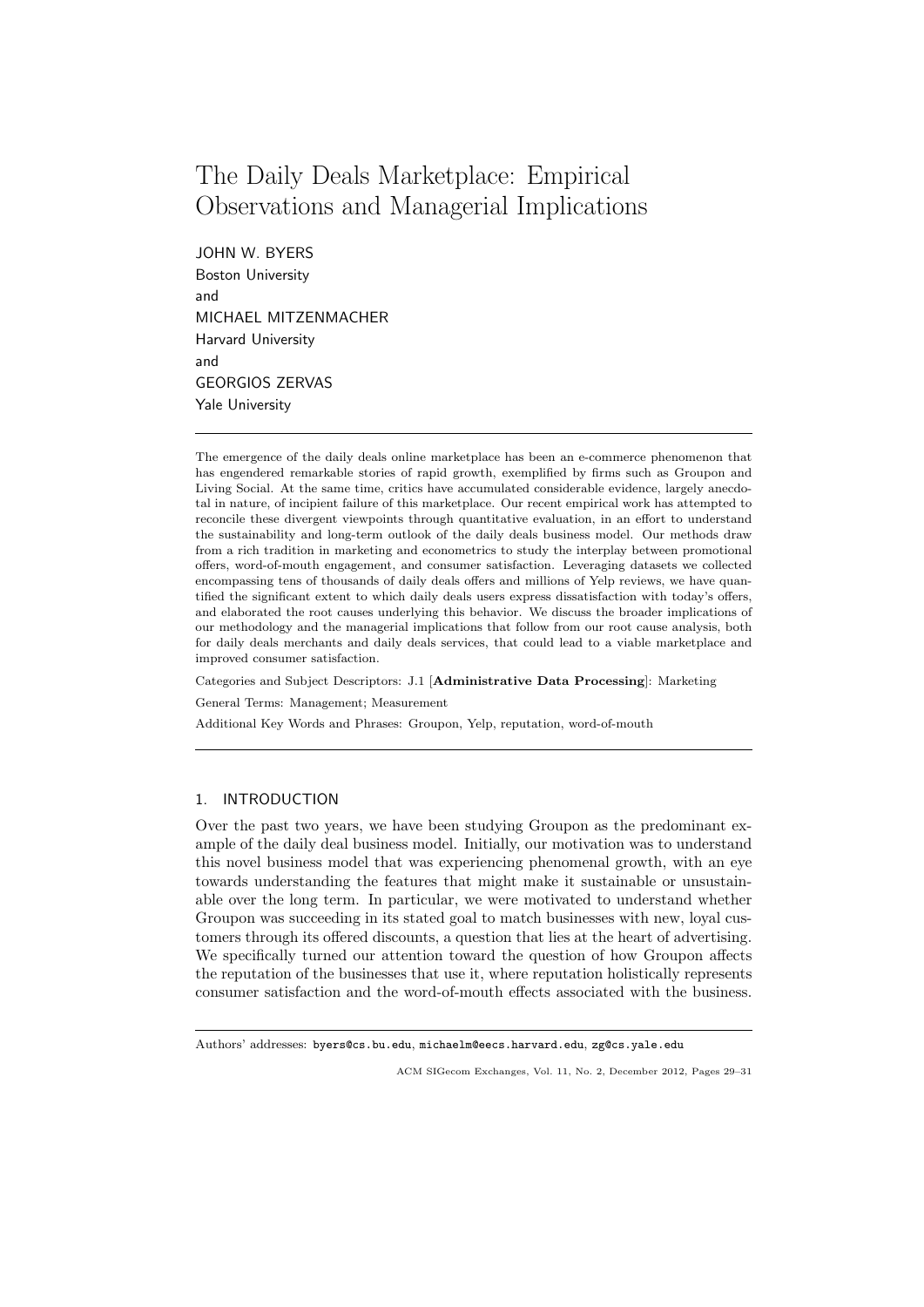

Fig. 1. Yelp ratings and review volumes for Groupon merchants, centered on Groupon offer day.

Here, we utilized Yelp, the most popular online business review site, to provide a concrete measure of reputation.

Besides discovering interesting aspects of how Groupon affects reputation, we argue that our methodoloogical approach is interesting in its own right. We make use of large-scale publicly available observational data. The key is that this data comes not from Groupon itself, but from online consumer reviews found on Yelp. Although the acquisition and analysis of information spanning multiple related Internet markets provides non-trivial technical challenges, it yields a deeper understanding of consumer satisfaction, and provides an effective and complementary approach to traditional marketing methods.

## Data collection and analysis

Our analysis to date has primarily focused on two large datasets. The first dataset we collected comprised detailed information on the set of 16,692 Groupons offered from January 3rd to July 3rd, 2011 in 20 large US cities, including Groupon sales data. The second dataset we collected comprised an extensive collection of reviews from Yelp that ultimately spanned 7 million reviews for 1 million merchants. For each Groupon business, we attempted to link it to a corresponding merchant page on Yelp. We then collected a complete review history for each of the 5,472 businesses we linked successfully, as well as the complete review history for every user that reviewed at least one linked business.

An updated depiction of a key finding from our prior work is depicted in Figure 1. Across the bottom of the figure we plot the daily review volume of all Groupon businesses for each day relative to the Groupon offer date. We highlight the subset of those reviews mentioning the keyword "Groupon" with darker shading. These plots confirm the discontinuous surge of customer traffic associated with Groupon offers, as expected. At the top, the scatterplot and trend line capture the relationship between the average Yelp rating of Groupon businesses over time, and their offset relative to the Groupon offer date. Using a 30-day moving average (and resetting the average at Groupon offer date), we observe a striking discontinuity as ratings drop dramatically on average, concurrent with the offer date. Interestingly, and tellingly, we see subsequent downside movements at lags of 180 days and 360

ACM SIGecom Exchanges, Vol. 11, No. 2, December 2012, Pages 29–31